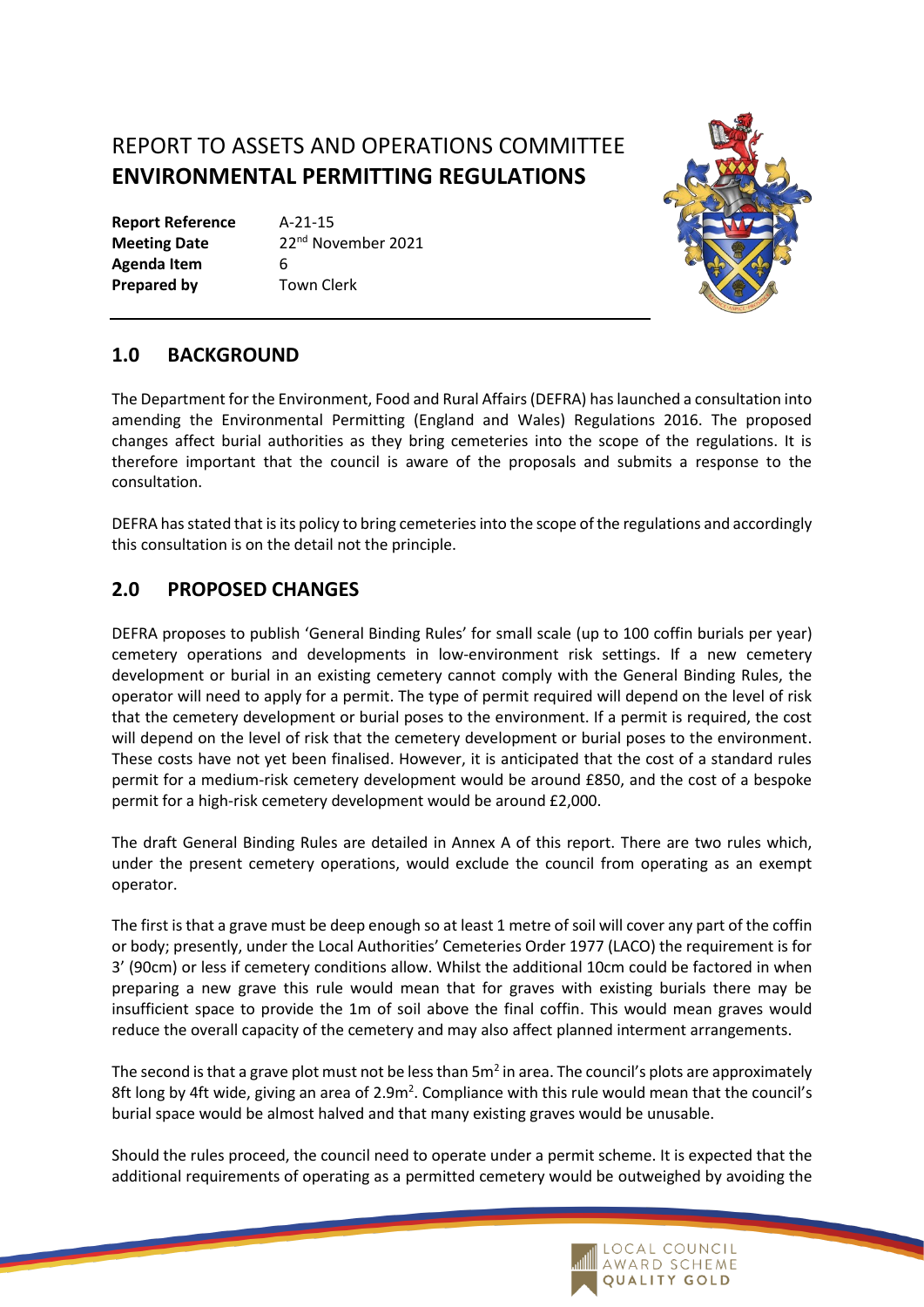loss of burial provision and upset that may be caused to families in changing planned interment arrangements. It is anticipated this would be a medium-risk cemetery with an annual permitting fee of £850.

#### **3.0 RECOMMENDATION**

It is recommended that the committee:

- a) Notes the consultation and potential requirement for environmental permitting to be required in the future
- b) Authorises the Town Clerk to respond to the consultation setting out the impact it could have on the council as a burial authority and seeking an amendment to the draft rules to enable a cemetery with fewer than 100 burials per year to operate with standard sized graves and in accordance with LACO.

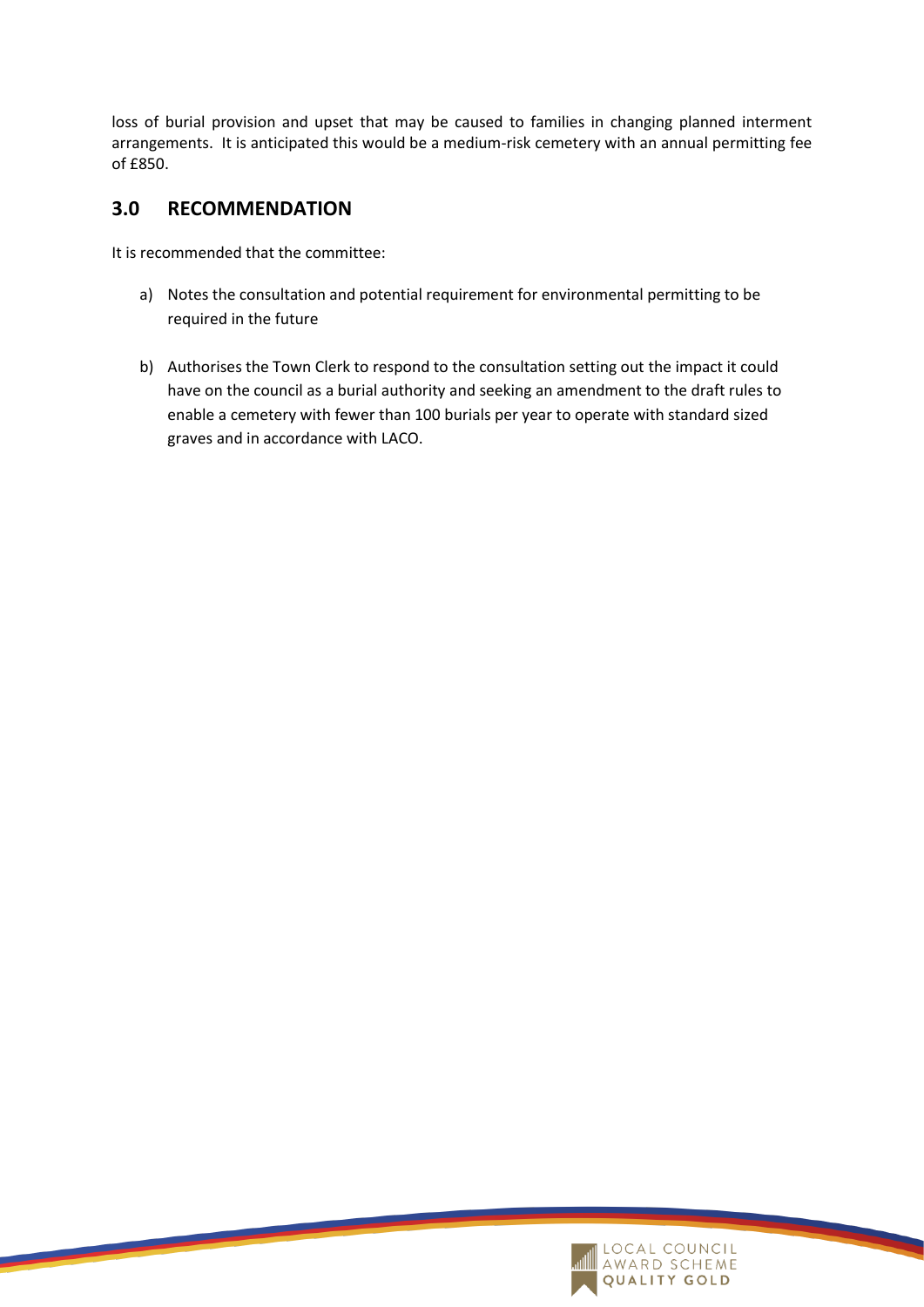## **ANNEX A: DRAFT GENERAL BINDING RULES**

The following conditions apply to any burials of human remains, other than a burial of human ashes from crematoria, within any existing operational cemetery or proposed new cemetery development.

1. A burial within a cemetery must not cause pollution of surface water or groundwater.

2. A burial within a cemetery must not be within 10 metres of any field drain, including any dry ditch.

3. A grave must have at least 1 metre clearance between the base of the grave and the top of the water table and must not have any standing water in it when dug.

4. A burial must not be undertaken directly into groundwater.

5. A grave must not be dug in unaltered or unweathered bedrock.

6. A grave must not be dug in an area susceptible to groundwater flooding.

7. A grave must be deep enough so at least 1 metre of soil will cover any part of the coffin or body.

8. A grave plot must not be less than 5m2 in area.

The following conditions also apply to any proposed new cemetery development started on or after [Date] [Month] [Year].

9. The cemetery must not be located within a groundwater Source Protection Zone 1.

10.The cemetery must not be located within 250 metres of any well, spring or borehole that is used to supply water for domestic drinking or food production purposes.

11.The cemetery must not be within 30 metres of any spring or watercourse.

12.The cemetery must be located either:

12.1 Entirely on strata which is unproductive strata. OR

12.2 Entirely on strata which is a Secondary B aquifer or entirely on strata which is Secondary undifferentiated rocks, where the number of burials being less than 100 burials per annum. OR

12.3 Entirely on a Secondary A aquifer, where the number of burials being less than 50 burials per annum OR

12.4 Entirely on a Principal Aquifer AND not in a Source Protection Zone 2 where the number of burials being less than 30 burials per annum OR

12.5 On any combination strata mentioned in condition 12.1, 12.2, 12.3 and 12.4, subject to condition 13.

13. Where a cemetery is, pursuant to condition 12.5, partly located on strata mentioned in 12.2, 12.3 or 12.4, the restrictions on numbers of burials per annum in condition 12.2, 12.3 or 12.4 (as the